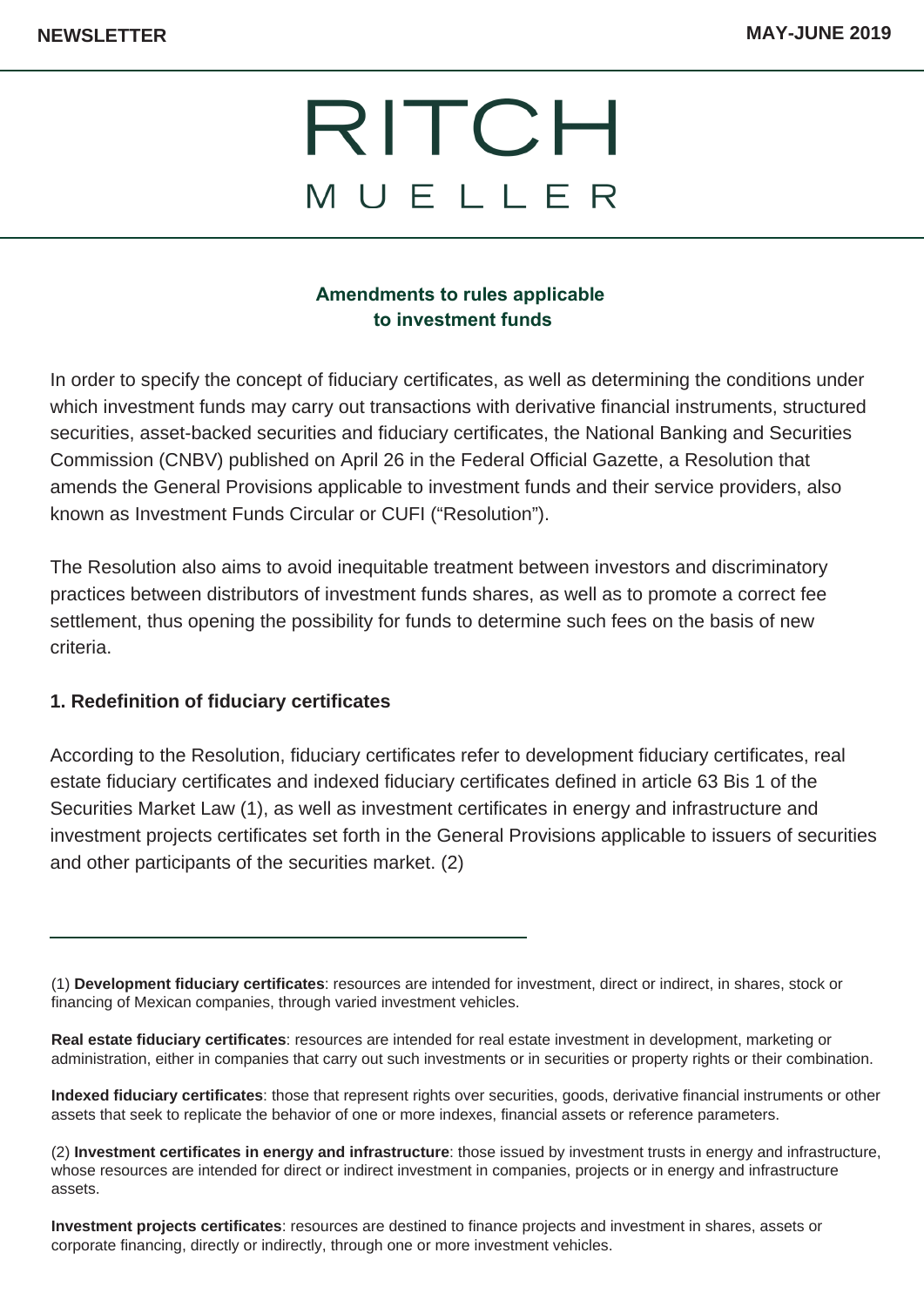# RITCH MUELLER

## **2. New condition for equity and debt funds to carry out transactions with derivative financial instruments, fiduciary certificates, structured securities and asset-backed securities**

Investment funds may operate with such instruments provided that the company administering the funds subscribes a letter, prior the first transaction of each asset to be invested, which shall include the name, position and signature of those responsible for investing the resources in the assets determined by the Board of Directors, and briefly mention that they:

- a) Conducted an analysis of the respective securities.
- b) Recognize the inherent risks of such securities.
- c) Are aware of the yield payment scheme.

d) Have determined that the transaction is in line with the investment regime of the fund they administer.

The letter should also specify all documents reviewed in order to determine the aforementioned regarding derivative financial instruments, fiduciary certificates, structured securities and assetbacked securities. Letters shall be updated when the investment regime changes and be kept for a period of 5 years.

## **3. Fee fixing**

In addition to previously established mechanisms, investment funds may determine fees for the administration of assets or stock distribution, differentiated by series of shares, in accordance with the following principles:

a) Minimum investment amounts required per series of shares, total amount invested in investment funds or through any other criterion referred to in article 43 of the General provisions applicable to financial institutions and other providers of investment services. (3)

b) Such criteria must justify the access of clients to the series of shares in question.

c) The foregoing does not prevent the issuance of series free of fees for distribution or administration services.

<sup>(3)</sup> Criteria must be based on objective conditions such as investment profiles and transactions carried out, as well as their amount and frequency, and shall not jeopardize the capacity to carry out transactions with the general public by acting in the interests of clients.